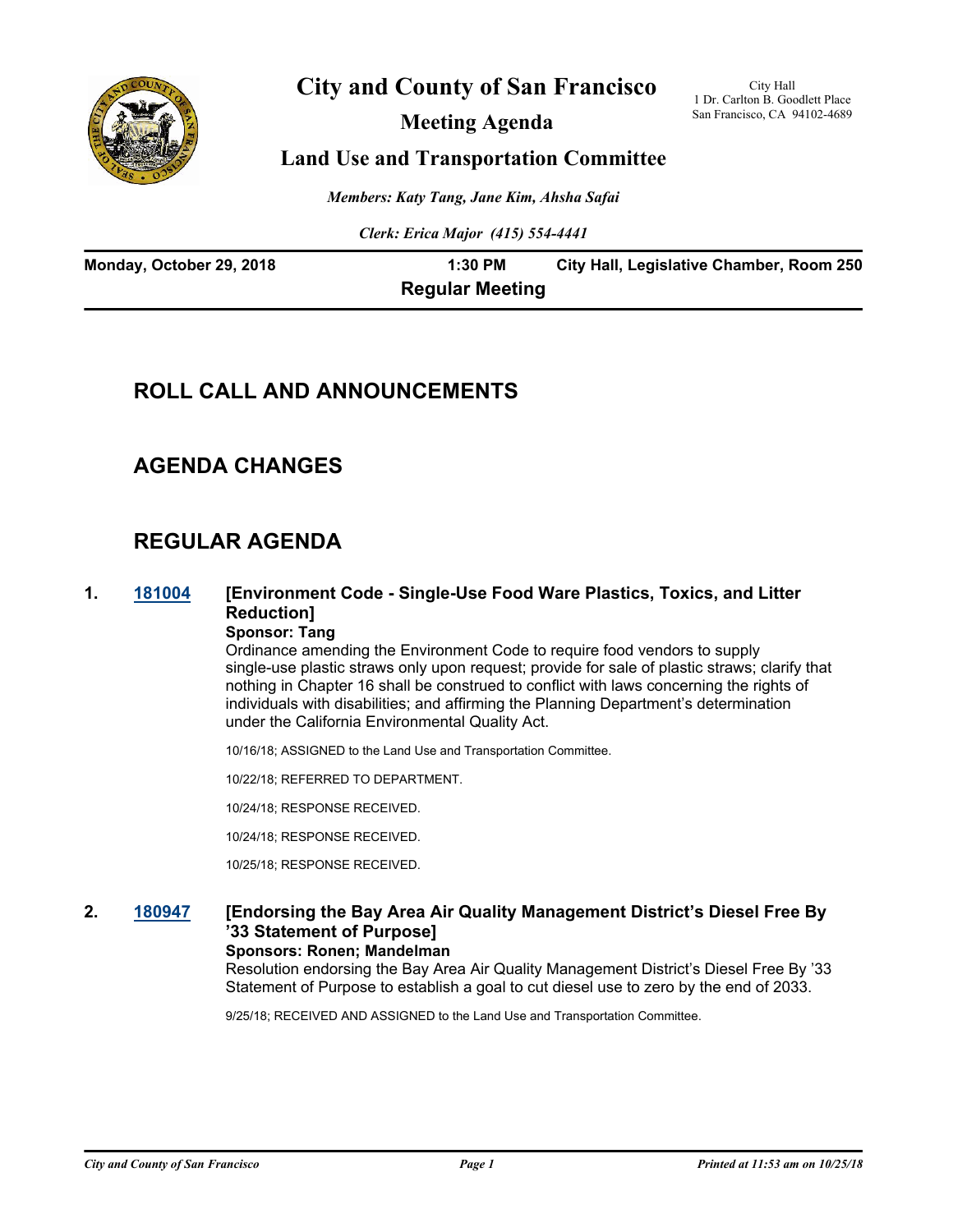#### **3. [180849](http://sfgov.legistar.com/gateway.aspx?m=l&id=33718) [General Plan Amendment - Central Waterfront - Dogpatch Public Realm Plan]**

#### **Sponsor: Cohen**

Ordinance amending various elements of the General Plan and amending the Central Waterfront Area Plan within the General Plan to address and incorporate the Central Waterfront - Dogpatch Public Realm Plan; affirming the Planning Commission's findings under the California Environmental Quality Act; making findings of consistency with the General Plan, and the eight priority policies of Planning Code, Section 101.1; and making findings of public necessity, convenience, and welfare under Planning Code, Section 340. (Planning Commission)

8/30/18; RECEIVED FROM DEPARTMENT.

9/11/18; ASSIGNED UNDER 30 DAY RULE to the Land Use and Transportation Committee.

10/19/18; NOTICED.

*The Chair intends to entertain a motion to refer this item to the full Board as a Committee Report for consideration on October 30, 2018.*

#### **4. [180892](http://sfgov.legistar.com/gateway.aspx?m=l&id=33761) [Planning Code - 1629 Market Street Special Use District] Sponsor: Kim**

Ordinance amending the Planning Code to allow the use of affordable housing credits for a proposed development at 1629 Market Street; making findings under the California Environmental Quality Act; and making findings of consistency with the General Plan, the eight priority policies of Planning Code, Section 101.1, and findings of public necessity, convenience, and welfare under Planning Code, Section 302.

9/11/18; ASSIGNED UNDER 30 DAY RULE to the Land Use and Transportation Committee.

9/19/18; REFERRED TO DEPARTMENT.

9/27/18; RESPONSE RECEIVED.

10/12/18; RESPONSE RECEIVED.

### **5. [180891](http://sfgov.legistar.com/gateway.aspx?m=l&id=33760) [Development Agreement Amendment - Strada Brady, LLC - Market and Colton Streets]**

#### **Sponsor: Kim**

Ordinance amending a Development Agreement between the City and County of San Francisco and Strada Brady, LLC, a California limited liability company, for the project at Market Street and Colton Street, to allow for the use of affordable housing credits; making findings under the California Environmental Quality Act; and making findings of consistency with the General Plan, and the eight priority policies of Planning Code, Section 101.1.

9/11/18; ASSIGNED UNDER 30 DAY RULE to the Land Use and Transportation Committee.

9/19/18; REFERRED TO DEPARTMENT.

10/12/18; RESPONSE RECEIVED.

10/19/18; NOTICED.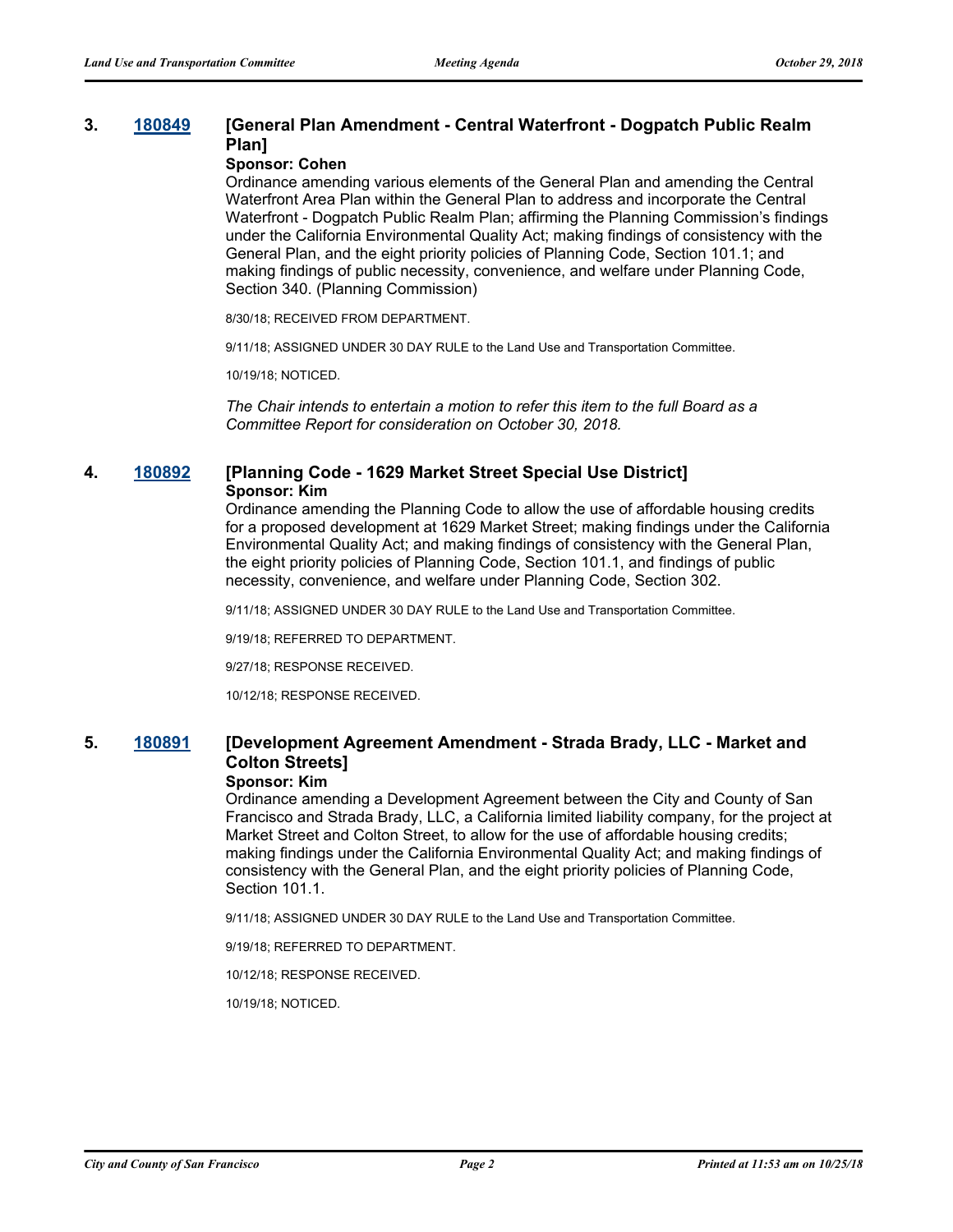### **6. [180911](http://sfgov.legistar.com/gateway.aspx?m=l&id=33780) [Planning Code - Inclusionary Housing Ordinance]**

#### **Sponsor: Mayor**

Ordinance amending the Planning Code to modify the date by which projects that are eligible for the temporary inclusionary housing requirements must obtain a building or site permit; affirming the Planning Department's determination under the California Environmental Quality Act; making findings of public necessity, convenience, and welfare under Planning Code, Section 302; and making findings of consistency with the General Plan, and the eight priority policies of Planning Code, Section 101.1.

9/18/18; ASSIGNED UNDER 30 DAY RULE to the Land Use and Transportation Committee.

9/20/18; REFERRED TO DEPARTMENT.

9/27/18; RESPONSE RECEIVED.

10/19/18; RESPONSE RECEIVED.

10/22/18; CONTINUED.

#### **7. [180776](http://sfgov.legistar.com/gateway.aspx?m=l&id=33645) [Planning Code, Zoning Map - 430-29th Avenue Special Use District] Sponsor: Fewer**

Ordinance amending the Planning Code and the Zoning Map to establish the 430-29th Avenue Special Use District; and affirming the Planning Department's determination under the California Environmental Quality Act; and making findings of consistency with the General Plan and the eight priority policies of Planning Code, Section 101.1, and findings of public necessity, convenience, and welfare under Planning Code, Section 302.

7/24/18; ASSIGNED UNDER 30 DAY RULE to the Land Use and Transportation Committee.

7/31/18; REFERRED TO DEPARTMENT.

8/1/18; RESPONSE RECEIVED.

10/15/18; RESPONSE RECEIVED.

10/19/18; NOTICED.

#### **8. [180613](http://sfgov.legistar.com/gateway.aspx?m=l&id=33482) [Planning Code - Office Development Conversions] Sponsors: Mayor; Peskin**

Ordinance amending the Planning Code to allow square footage of baseline office space that is converted to non-office uses to be available for allocation under the Office Development Limit Program and requiring Zoning Administrator written determination for such space; affirming the Planning Department's determination under the California Environmental Quality Act; making findings of public necessity, convenience, and welfare under Planning Code, Section 302; and making findings of consistency with the General Plan, and the eight priority policies of Planning Code, Section 101.1.

6/5/18; ASSIGNED UNDER 30 DAY RULE to the Land Use and Transportation Committee.

6/13/18; REFERRED TO DEPARTMENT.

7/3/18; RESPONSE RECEIVED.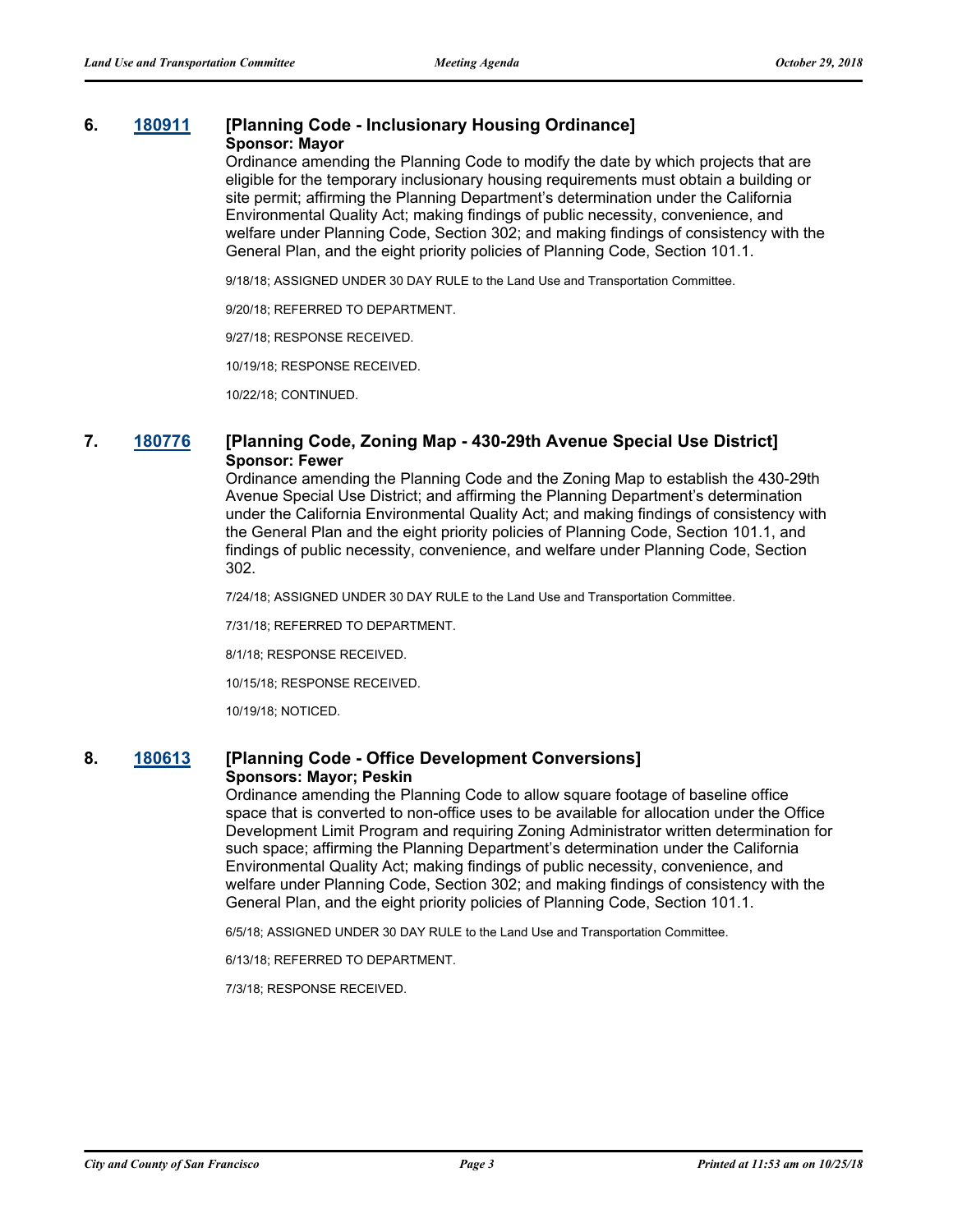# **9. [180916](http://sfgov.legistar.com/gateway.aspx?m=l&id=33785) [Planning, Administrative Codes - Zoning Controls and Fees in the C-3-R (Downtown Retail) District]**

### **Sponsor: Peskin**

Ordinance amending the Planning Code to change zoning controls for Non-Retail Sales and Service Uses in the C-3-R (Downtown Retail) Zoning District; amending the Planning and Administrative Codes to create the Union Square Park, Recreation, and Open Space Fund and Fee; affirming Planning Department's determination under the California Environmental Quality Act; and making findings of consistency with the General Plan, and the eight priority policies of Planning Code, Section 101.1, and findings of public necessity, convenience, and welfare pursuant to Planning Code, Section 302.

9/18/18; ASSIGNED UNDER 30 DAY RULE to the Land Use and Transportation Committee.

9/26/18; REFERRED TO DEPARTMENT.

9/27/18; RESPONSE RECEIVED.

10/16/18; SUBSTITUTED AND ASSIGNED to the Land Use and Transportation Committee.

10/19/18; NOTICED.

10/24/18; REFERRED TO DEPARTMENT.

10/25/18; NOTICED.

### **10. [181014](http://sfgov.legistar.com/gateway.aspx?m=l&id=33883) [Urging Support of State Water Board Proposed Updates to the 2006 Bay-Delta Plan]**

#### **Sponsors: Peskin; Mandelman, Kim and Brown**

Resolution urging support of State Water Board proposed updates to the 2006 Bay-Delta Plan.

10/16/18; RECEIVED AND ASSIGNED to the Land Use and Transportation Committee.

10/19/18; REFERRED TO DEPARTMENT.

10/22/18; CONTINUED.

*The Chair intends to entertain a motion to refer this item to the full Board as a Committee Report for consideration on October 30, 2018.*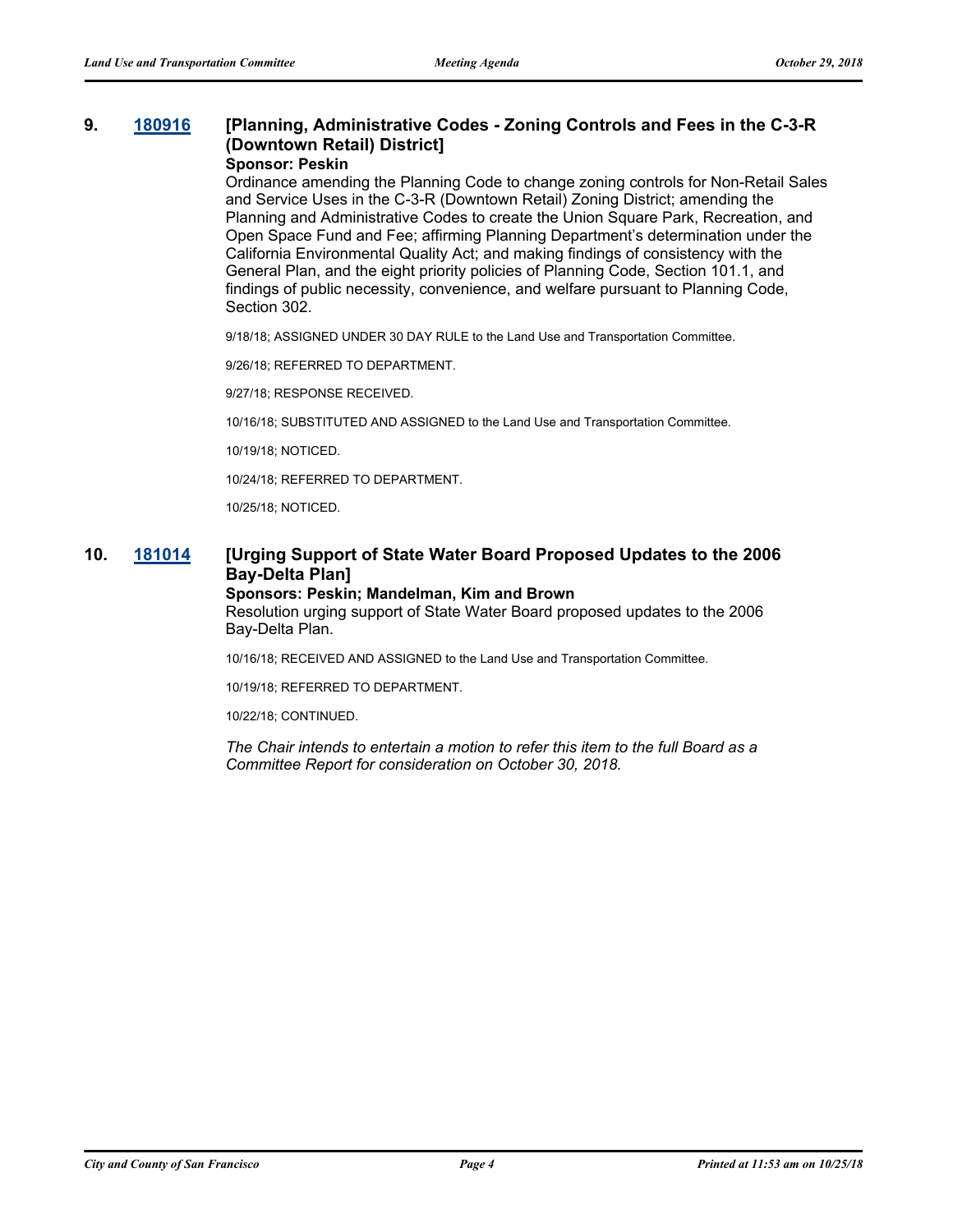#### **11. [180490](http://sfgov.legistar.com/gateway.aspx?m=l&id=33359) [General Plan Amendments - Central South of Market Area Plan]**

Ordinance amending the General Plan by adding the Central South of Market (SoMa) Area Plan, generally bounded on its western portion by Sixth Street, on its eastern portion by Second Street, on its northern portion by the border of the Downtown Plan Area, and on its southern portion by Townsend Street; making conforming amendments to the Commerce and Industry Element, the Housing Element, the Urban Design Element, the Land Use Index, and the East SoMa and West SoMa Area Plans; and making environmental findings, including adopting a statement of overriding considerations, and findings of consistency with the General Plan, and the eight priority policies of Planning Code, Section 101.1. (Planning Commission)

5/14/18; RECEIVED FROM DEPARTMENT.

5/22/18; ASSIGNED UNDER 30 DAY RULE to the Land Use and Transportation Committee.

6/29/18; NOTICED.

7/9/18; CONTINUED.

7/16/18; CONTINUED.

7/23/18; CONTINUED.

9/10/18; CONTINUED.

10/1/18; CONTINUED.

10/15/18; CONTINUED.

10/15/18; CONTINUED.

10/22/18; CONTINUED.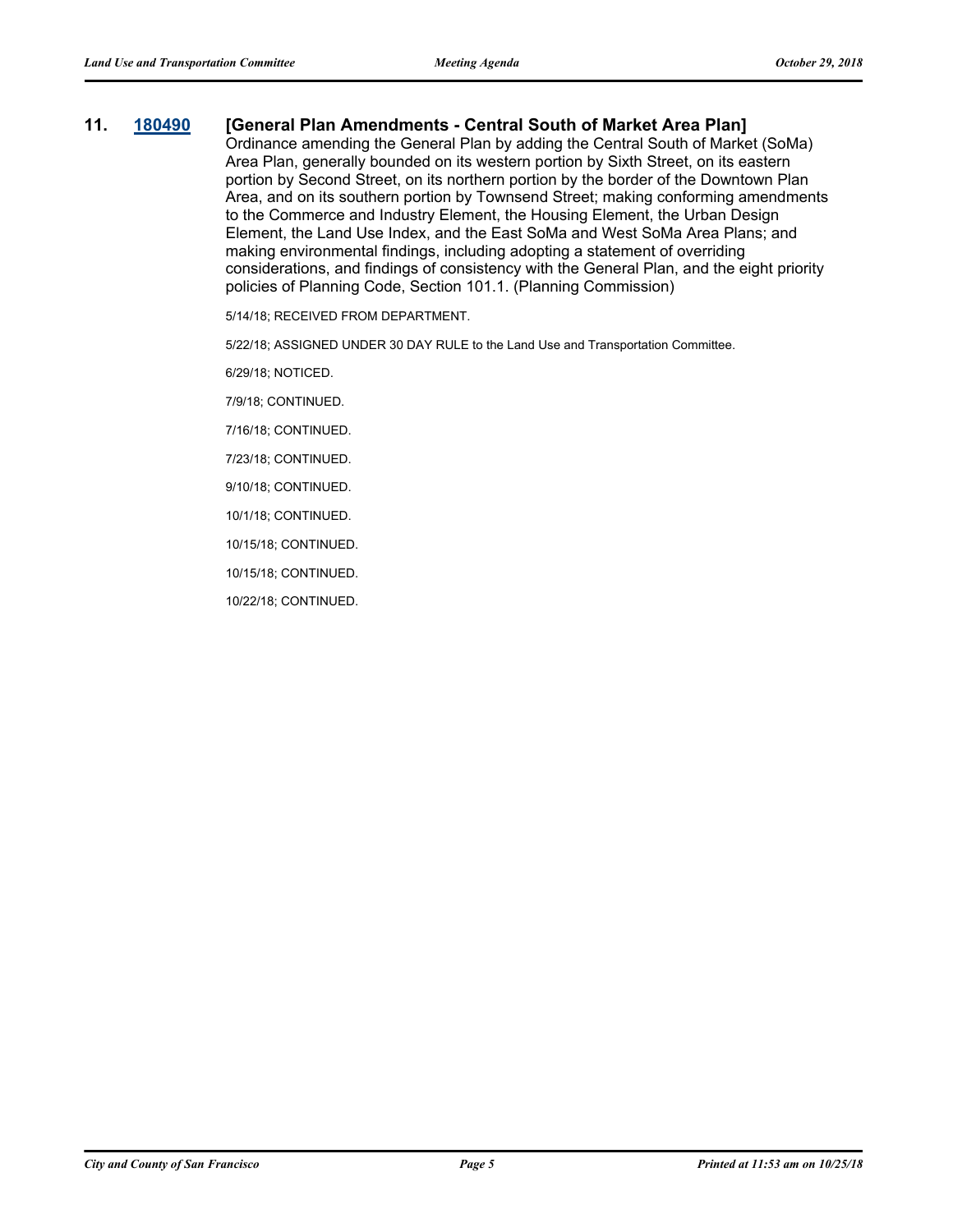#### **12. [180185](http://sfgov.legistar.com/gateway.aspx?m=l&id=33054) [Planning Code, Zoning Map - Central South of Market Special Use District]**

#### **Sponsors: Mayor; Kim**

Ordinance amending the Zoning Map of the Planning Code to create the Central South of Market (SoMa) Special Use District and make other amendments to the Height and Bulk District Maps and Zoning Use District Maps consistent with the Central SoMa Area Plan, encompassing an area generally bounded on its western portion by Sixth Street, on its eastern portion by Second Street, on its northern portion by the border of the Downtown Plan Area (an irregular border that generally jogs along Folsom, Howard and Stevenson Streets), and on its southern portion by Townsend Street; affirming the Planning Department's determination under the California Environmental Quality Act; and making findings of consistency with the General Plan, and the eight priority policies of Planning Code, Section 101.1.

(Economic Impact)

2/27/18; ASSIGNED UNDER 30 DAY RULE to the Land Use and Transportation Committee.

3/6/18; REFERRED TO DEPARTMENT.

4/10/18; SUBSTITUTED AND ASSIGNED to the Land Use and Transportation Committee.

4/18/18; REFERRED TO DEPARTMENT.

6/29/18; NOTICED.

7/9/18; CONTINUED.

7/16/18; AMENDED, AN AMENDMENT OF THE WHOLE BEARING SAME TITLE.

7/16/18; CONTINUED AS AMENDED.

7/23/18; AMENDED.

7/23/18; CONTINUED AS AMENDED.

7/26/18; REFERRED TO DEPARTMENT.

9/10/18; CONTINUED.

9/27/18; RESPONSE RECEIVED.

10/1/18; CONTINUED.

10/15/18; CONTINUED.

10/22/18; CONTINUED.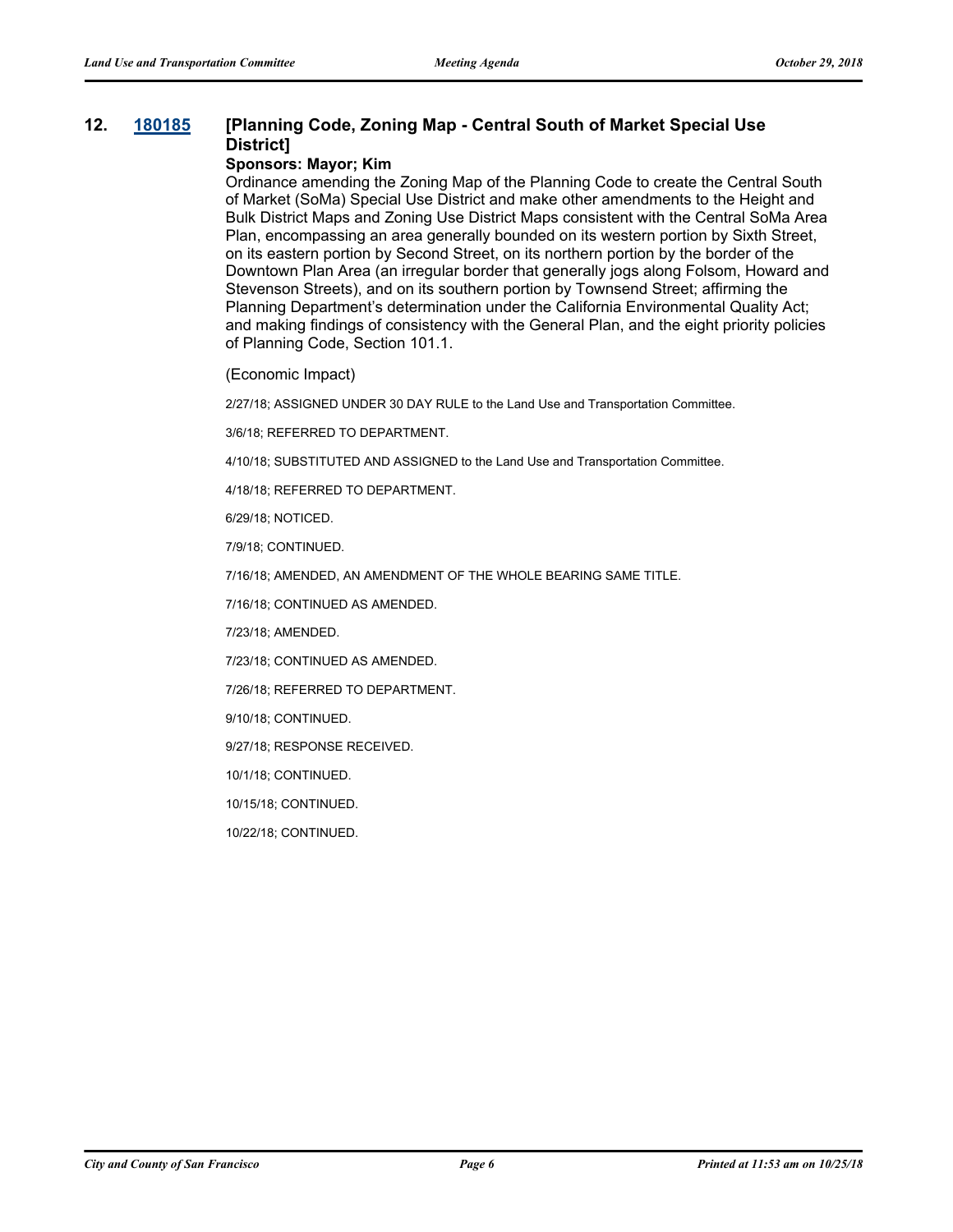# **13. [180453](http://sfgov.legistar.com/gateway.aspx?m=l&id=33322) [Business and Tax Regulations, Planning Codes - Central South of Market Housing Sustainability District]**

### **Sponsors: Mayor; Kim**

Ordinance amending the Business and Tax Regulations and Planning Codes to create the Central South of Market Housing Sustainability District (encompassing an area generally bounded on its western portion by Sixth Street, on its eastern portion by Second Street, on its northern portion by the border of the Downtown Plan Area (an irregular border that generally tracks Folsom, Howard, or Stevenson Streets), and on its southern portion by Townsend Street) to provide a streamlined and ministerial approval process for certain housing projects within the District meeting specific labor, on-site affordability, and other requirements; creating an expedited Board of Appeals process for appeals of projects within the District; and making approval findings under the California Environmental Quality Act, findings of public convenience, necessity, and welfare under Planning Code, Section 302, and findings of consistency with the General Plan, and the eight priority policies of Planning Code, Section 101.1.

5/1/18; ASSIGNED UNDER 30 DAY RULE to the Land Use and Transportation Committee.

5/8/18; REFERRED TO DEPARTMENT.

7/9/18; CONTINUED.

7/16/18; CONTINUED.

7/23/18; AMENDED, AN AMENDMENT OF THE WHOLE BEARING SAME TITLE.

7/23/18; CONTINUED AS AMENDED.

7/26/18; REFERRED TO DEPARTMENT.

9/10/18; CONTINUED.

9/28/18; RESPONSE RECEIVED.

10/1/18; CONTINUED.

10/15/18; CONTINUED.

10/22/18; CONTINUED.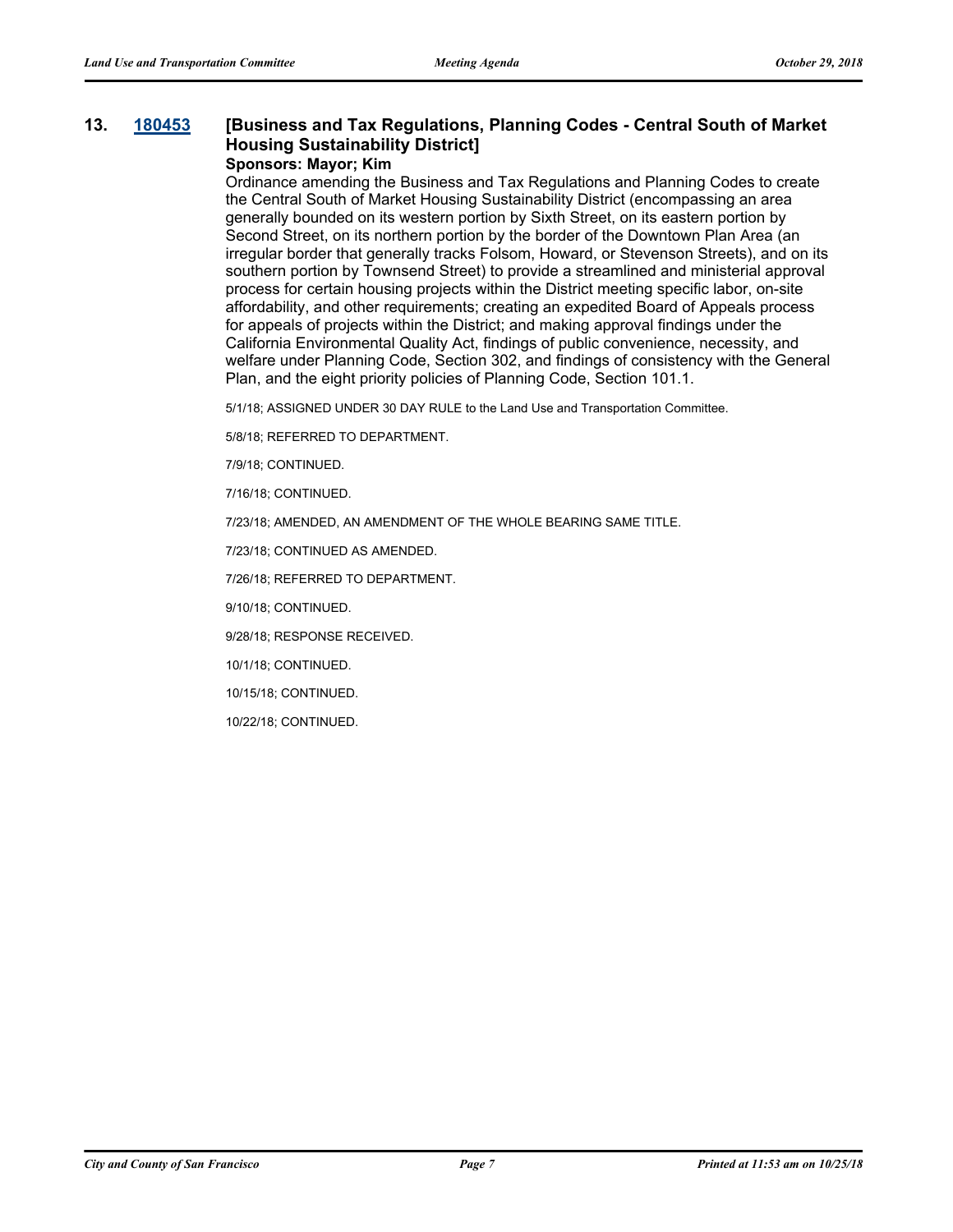#### **14. [180184](http://sfgov.legistar.com/gateway.aspx?m=l&id=33053) [Administrative, Planning Codes - Central South of Market Area Plan] Sponsors: Mayor; Kim**

Ordinance amending the Administrative and Planning Codes to give effect to the Central South of Market Area Plan, encompassing an area generally bounded on its western portion by Sixth Street, on its eastern portion by Second Street, on its northern portion by the border of the Downtown Plan Area (an irregular border that generally jogs along Folsom, Howard and Stevenson Streets), and on its southern portion by Townsend Street; making approval findings under the California Environmental Quality Act, including adopting a statement of overriding considerations; and making findings of consistency with the General Plan, and the eight priority policies of Planning Code, Section 101.1, and findings of public necessity, convenience, and welfare under Planning Code, Section 302.

(Economic Impact)

2/27/18; ASSIGNED UNDER 30 DAY RULE to the Rules Committee.

3/6/18; REFERRED TO DEPARTMENT.

4/10/18; SUBSTITUTED AND ASSIGNED to the Rules Committee.

4/16/18; REFERRED TO DEPARTMENT.

6/28/18; NOTICED.

7/5/18; NOTICED.

7/9/18; REFERRED WITHOUT RECOMMENDATION to the Land Use and Transportation Committee.

7/16/18; AMENDED, AN AMENDMENT OF THE WHOLE BEARING SAME TITLE.

7/16/18; CONTINUED AS AMENDED.

7/23/18; AMENDED, AN AMENDMENT OF THE WHOLE BEARING SAME TITLE.

7/23/18; CONTINUED AS AMENDED.

7/26/18; REFERRED TO DEPARTMENT.

9/10/18; CONTINUED.

9/27/18; RESPONSE RECEIVED.

10/1/18; AMENDED, AN AMENDMENT OF THE WHOLE BEARING SAME TITLE.

10/1/18; CONTINUED AS AMENDED.

10/15/18; CONTINUED.

10/22/18; AMENDED, AN AMENDMENT OF THE WHOLE BEARING SAME TITLE.

10/22/18; CONTINUED AS AMENDED.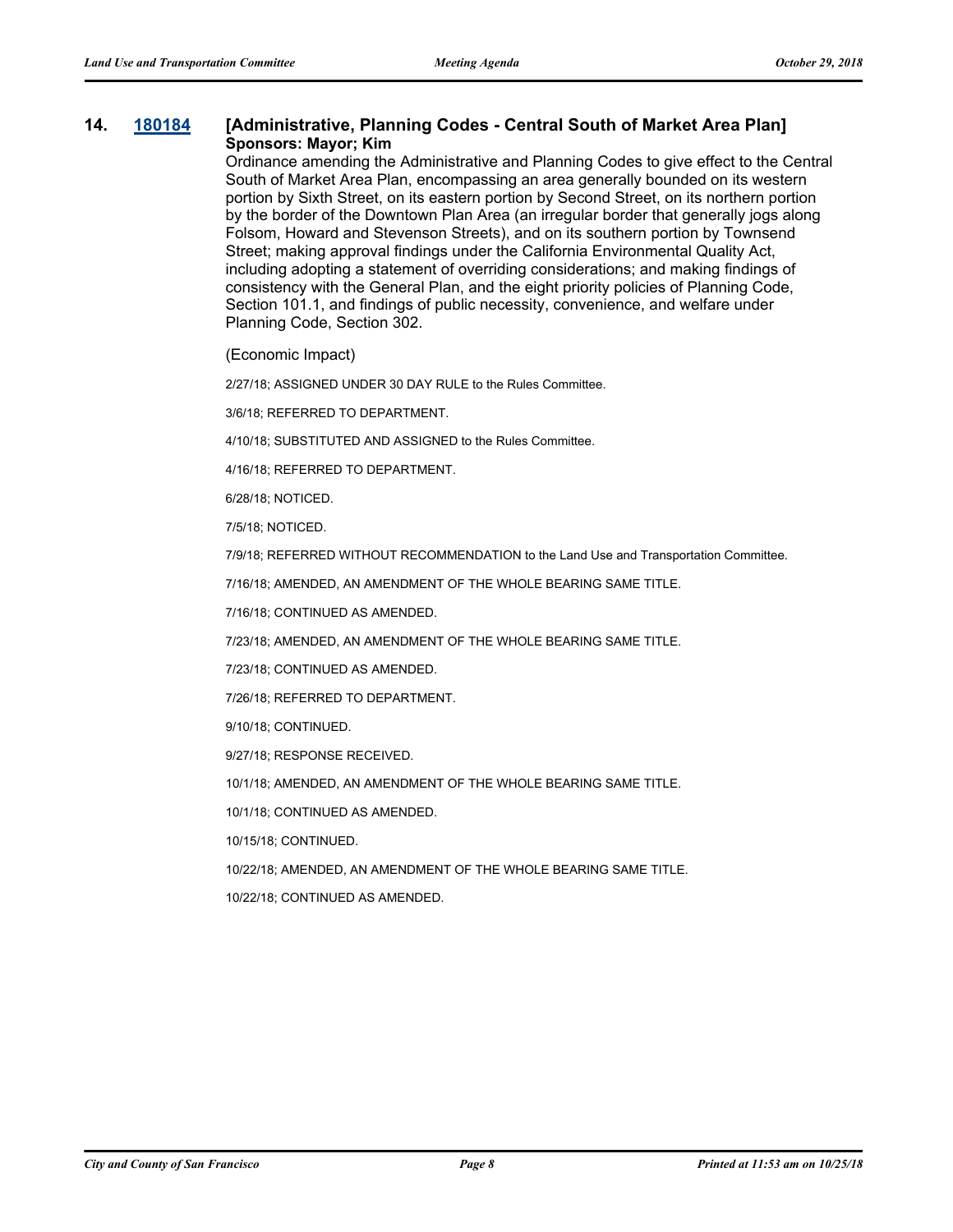#### **15. [180612](http://sfgov.legistar.com/gateway.aspx?m=l&id=33481) [Administrative Code - San Francisco Special Tax Financing Law - Central SoMa]**

#### **Sponsors: Mayor; Kim**

Ordinance amending the Administrative Code Special Tax Financing Law, constituting Article 43.10, to authorize special tax financing of certain facilities and services related to the Central SoMa Plan Area and to make other necessary amendments.

6/5/18; ASSIGNED UNDER 30 DAY RULE to the Rules Committee.

6/11/18; REFERRED TO DEPARTMENT.

7/9/18; REFERRED WITHOUT RECOMMENDATION to the Land Use and Transportation Committee.

7/16/18; CONTINUED.

7/23/18; CONTINUED.

9/10/18; CONTINUED.

10/1/18; CONTINUED.

10/15/18; CONTINUED.

10/22/18; CONTINUED.

# **ADJOURNMENT**

*NOTE: Pursuant to Government Code Section 65009, the following notice is hereby given: if you challenge, in court, the general plan amendments or planning code and zoning map amendments described above, you may be limited to raising only those issues you or someone else raised at the public hearing described in this notice, or in written correspondence delivered to the Board of Supervisors at, or prior to, the public hearing.*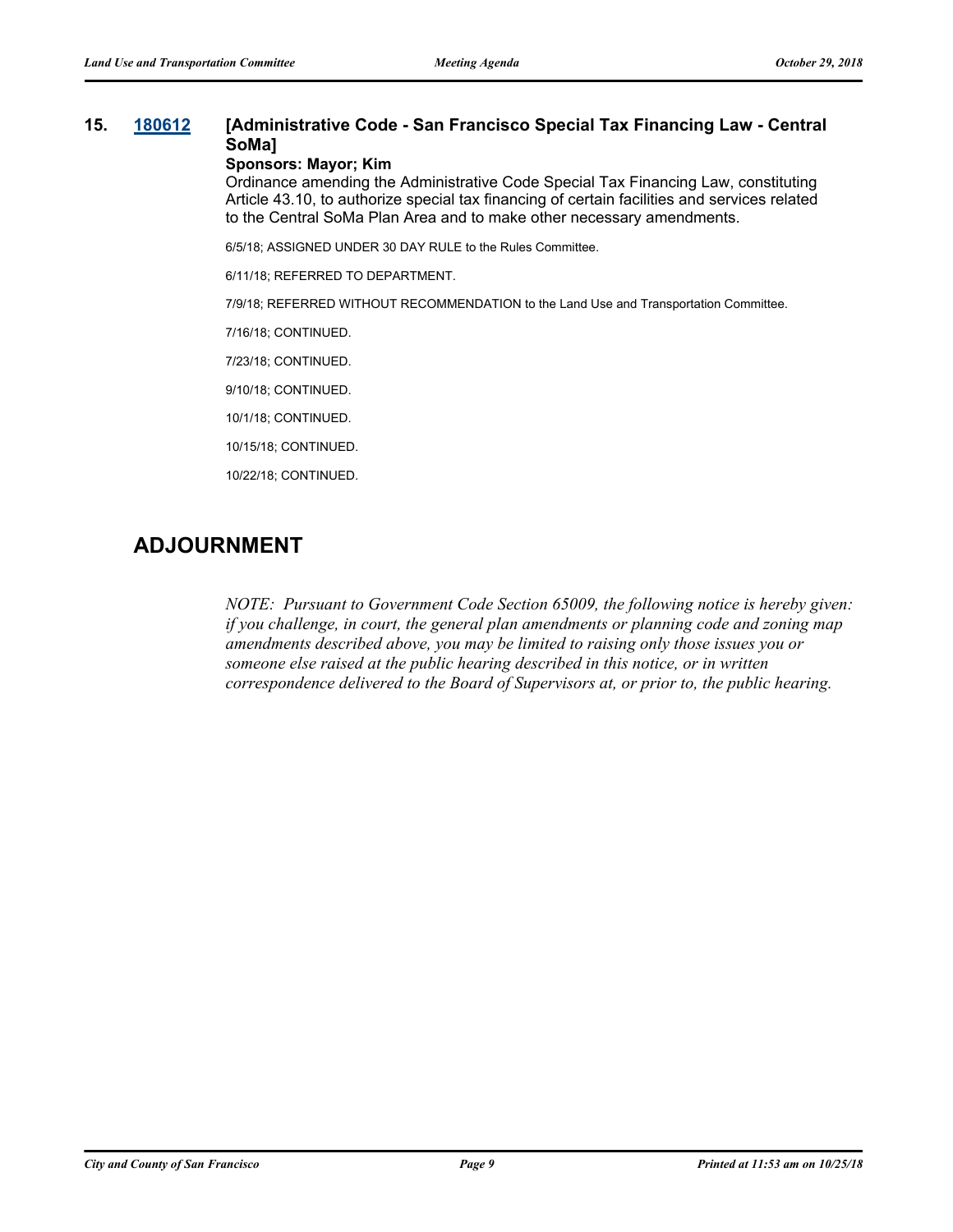# **LEGISLATION UNDER THE 30-DAY RULE**

*NOTE: The following legislation will not be considered at this meeting. Board Rule 3.22 provides that when an Ordinance or Resolution is introduced which would CREATE OR REVISE MAJOR CITY POLICY, the Committee to which the legislation is assigned shall not consider the legislation until at least thirty days after the date of introduction. The provisions of this rule shall not apply to the routine operations of the departments of the City or when a legal time limit controls the hearing timing. In general, the rule shall not apply to hearings to consider subject matter when no legislation has been presented, nor shall the rule apply to resolutions which simply URGE action to be taken.*

#### **[180969](http://sfgov.legistar.com/gateway.aspx?m=l&id=33838) [Plumbing Code - Cross-Connection Control]**

Ordinance amending the Plumbing Code to delete the local amendment to the California Plumbing Code referring to the San Francisco Public Utilities Commission's Rules and Regulations in the section on Cross-Connection Control; affirming the Planning Department's determination under the California Environmental Quality Act; and directing the Clerk of the Board of Supervisors to forward this Ordinance to the California Building Standards Commission upon final passage. (Building Inspection Commission)

10/1/18; RECEIVED FROM DEPARTMENT.

10/16/18; ASSIGNED UNDER 30 DAY RULE to the Land Use and Transportation Committee.

10/23/18; REFERRED TO DEPARTMENT.

10/24/18; REFERRED TO DEPARTMENT.

#### **[181024](http://sfgov.legistar.com/gateway.aspx?m=l&id=33893) [Planning Code - Landmark Designation - 449 14th Street (aka former Welsh Presbyterian Church)]**

Ordinance amending the Planning Code to designate 449-14th Street (aka former Welsh Presbyterian Church), Assessor's Parcel Block No. 3546, Lot No. 026, as a Landmark under Article 10 of the Planning Code; affirming the Planning Department's determination under the California Environmental Quality Act; and making public necessity, convenience, and welfare findings under Planning Code, Section 302, and findings of consistency with the General Plan, and with the eight priority policies of Planning Code, Section 101.1. (Historic Preservation Commission)

10/22/18; RECEIVED FROM DEPARTMENT.

#### **[181026](http://sfgov.legistar.com/gateway.aspx?m=l&id=33895) [Public Works Code - Temporary Mobile Caterer Permit] Sponsor: Mandelman**

Ordinance amending the Public Works Code to create a Temporary Mobile Caterer permit for restaurants that cannot operate during mandatory seismic retrofits of their buildings.

10/23/18; ASSIGNED UNDER 30 DAY RULE to the Land Use and Transportation Committee.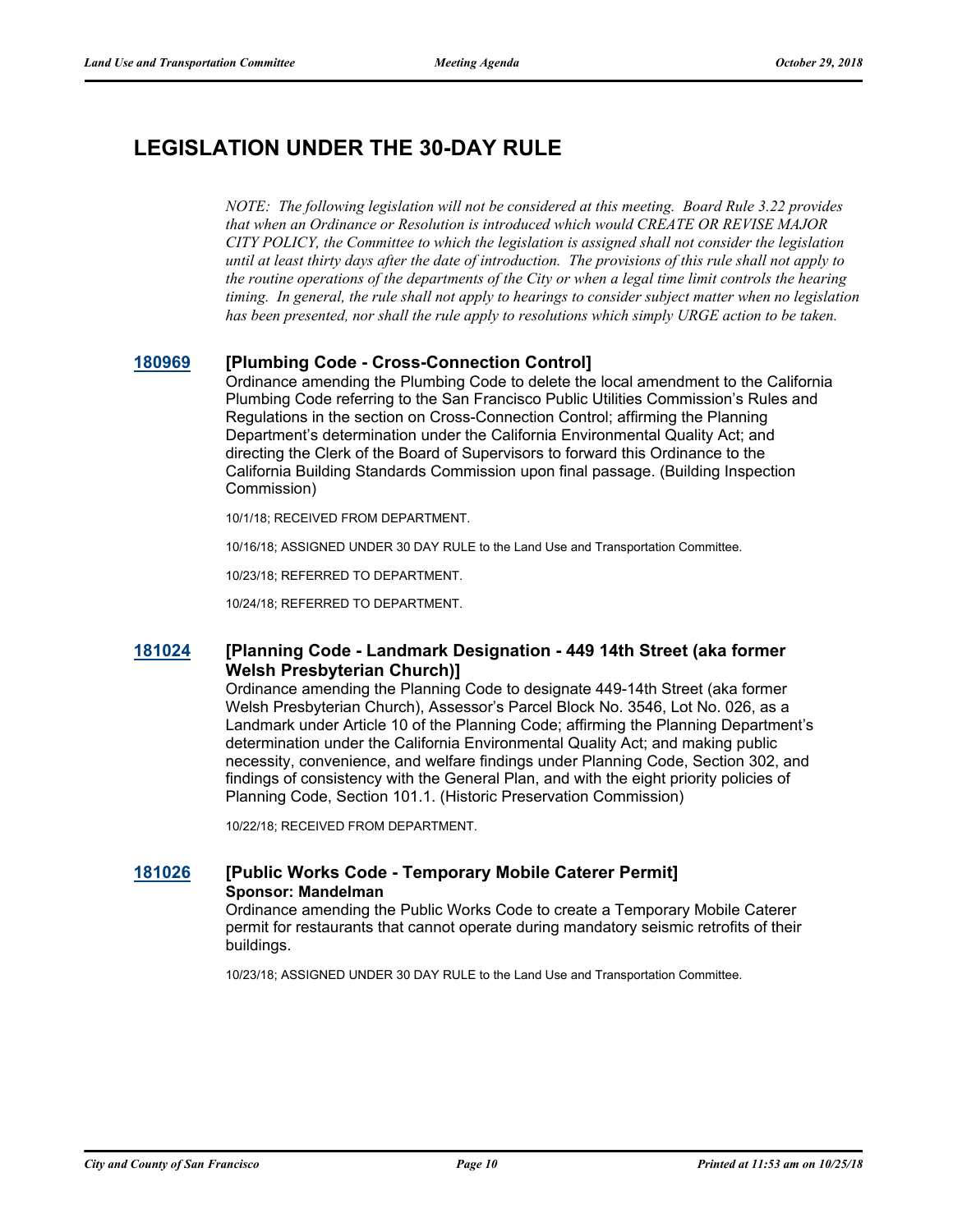#### **[181031](http://sfgov.legistar.com/gateway.aspx?m=l&id=33900) [Planning Code - Permit Review Procedures for Uses in Neighborhood Commercial Districts] Sponsors: Tang; Safai**

Ordinance amending the Planning Code to make permanent the pilot program removing neighborhood notice and Planning Commission review for certain uses in Neighborhood Commercial Districts in the areas generally bounded by Supervisorial Districts 4 and 11; affirming the Planning Department's determination under the California Environmental Quality Act; making findings of consistency with the General Plan, and the eight priority policies of Planning Code, Section 101.1; and making findings of public necessity, convenience, and welfare pursuant to Planning Code, Section 302.

10/23/18; ASSIGNED UNDER 30 DAY RULE to the Land Use and Transportation Committee.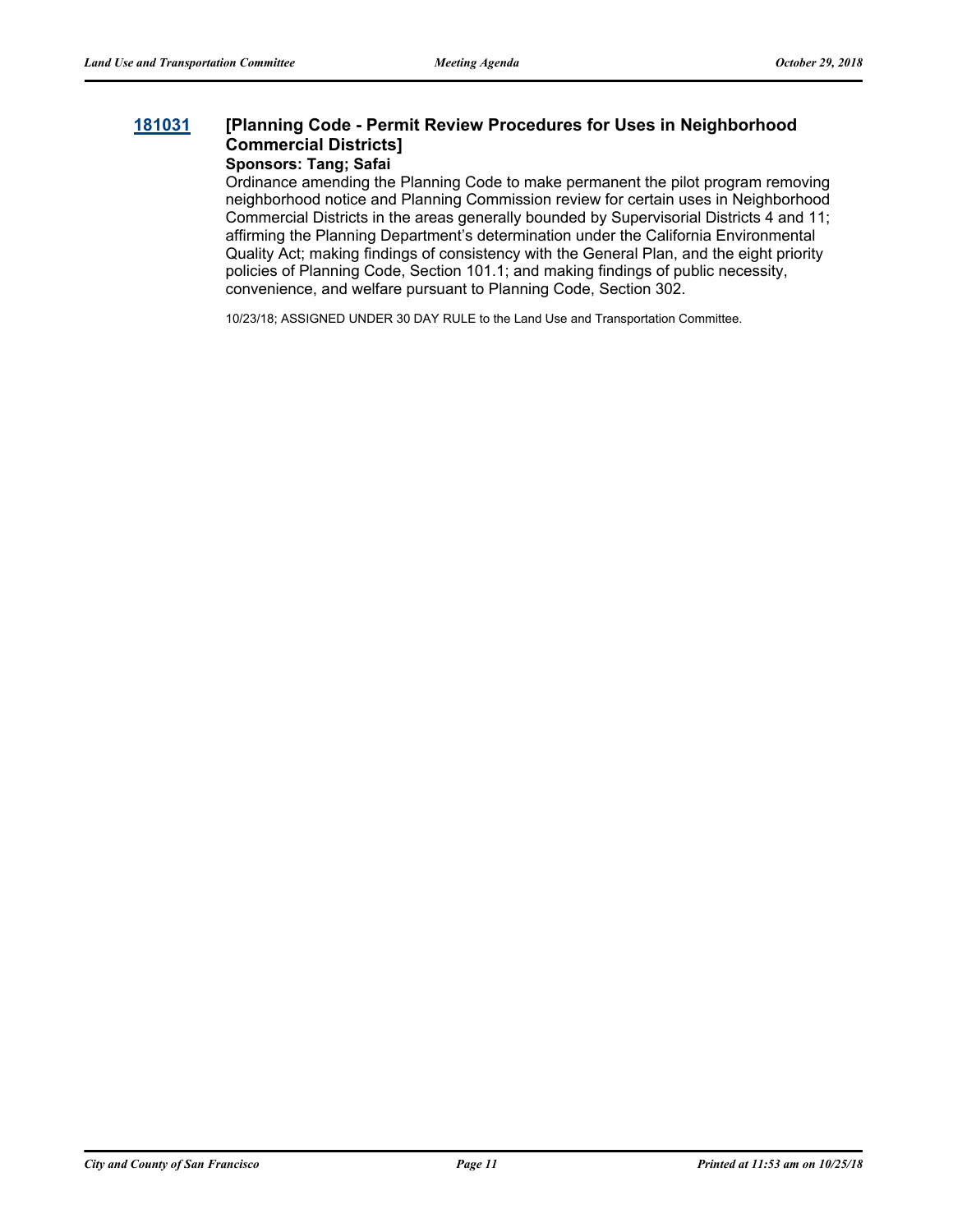#### **Agenda Item Information**

Each item on the Consent or Regular agenda may include the following documents:

1) Legislation, 2) Budget and Legislative Analyst report,

3) Department or Agency cover letter and/or report, 4) Public correspondence

Items will be available for review at City Hall, 1 Dr. Carlton B. Goodlett Place, Room 244, Reception Desk.

#### **Meeting Procedures**

The Board of Supervisors is the legislative body of the City and County of San Francisco. The Board has several standing committees where ordinances and resolutions are the subject of hearings at which members of the public are urged to testify. The full Board does not hold a second public hearing on measures which have been heard in committee.

Board procedures do not permit: 1) persons in the audience to vocally express support or opposition to statements by Supervisors or by other persons testifying; 2) ringing and use of cell phones, pagers, and similar sound-producing electronic devices; 3) bringing in or displaying signs in the meeting room; and 4) standing in the meeting room.

Each member of the public will be allotted the same maximum number of minutes to speak as set by the President or Chair at the beginning of each item or public comment, excluding City representatives, except that public speakers using interpretation assistance will be allowed to testify for twice the amount of the public testimony time limit. If simultaneous interpretation services are used, speakers will be governed by the public testimony time limit applied to speakers not requesting interpretation assistance. Members of the public who want a document placed on the overhead for display should clearly state such and subsequently remove the document when they want the screen to return to live coverage of the meeting.

IMPORTANT INFORMATION: The public is encouraged to testify at Committee meetings. Persons unable to attend the meeting may submit to the City, by the time the proceedings begin, written comments regarding the agenda items. These comments will be made a part of the official public record and shall be brought to the attention of the Board of Supervisors. Written communications should be submitted to the Clerk of the Board or Clerk of the Committee: 1 Dr. Carlton B. Goodlett Place, Room 244, San Francisco, CA 94102. Communications not received prior to the hearing may be delivered to the Clerk of the Board or Clerk of the Committee at the hearing and you are encouraged to bring enough copies for distribution to all of its members.

LAPTOP COMPUTER FOR PRESENTATIONS: Contact City Hall Media Services at (415) 554-7490 to coordinate the use of the laptop computer for presentations. Presenters should arrive 30 minutes prior to the meeting to test their presentations on the computer.

COPYRIGHT: System content that is broadcasted live during public proceedings is secured by High-bandwidth Digital Content Protection (HDCP), which prevents copyrighted or encrypted content from being displayed or transmitted through unauthorized devices. Members of the public who utilize chamber digital, audio and visual technology may not display copyrighted or encrypted content during public proceedings.

AGENDA PACKET: Available for review in the Office of the Clerk of the Board, City Hall, 1 Dr.Carlton B Goodlett Place, Room 244, or on the internet at http://www.sfbos.org/meetings. Meetings are cablecast on SFGovTV, the Government Channel 26. For DVD copies and scheduling call (415) 554-4188.

LANGUAGE INTERPRETERS: Requests must be received at least 48 hours in advance of the meeting to help ensure availability. Contact Peggy Nevin at (415) 554-5184. AVISO EN ESPAÑOL: La solicitud para un traductor debe recibirse antes de mediodía de el viernes anterior a la reunion. Llame a Peggy Nevin at (415) 554-5184. Paunawa: Ang mga kahilingan ay kailangang matanggap sa loob ng 48 oras bago mag miting upang matiyak na matutugunan ang mga hiling. Mangyaring tumawag ka sa (415) 554-5184.